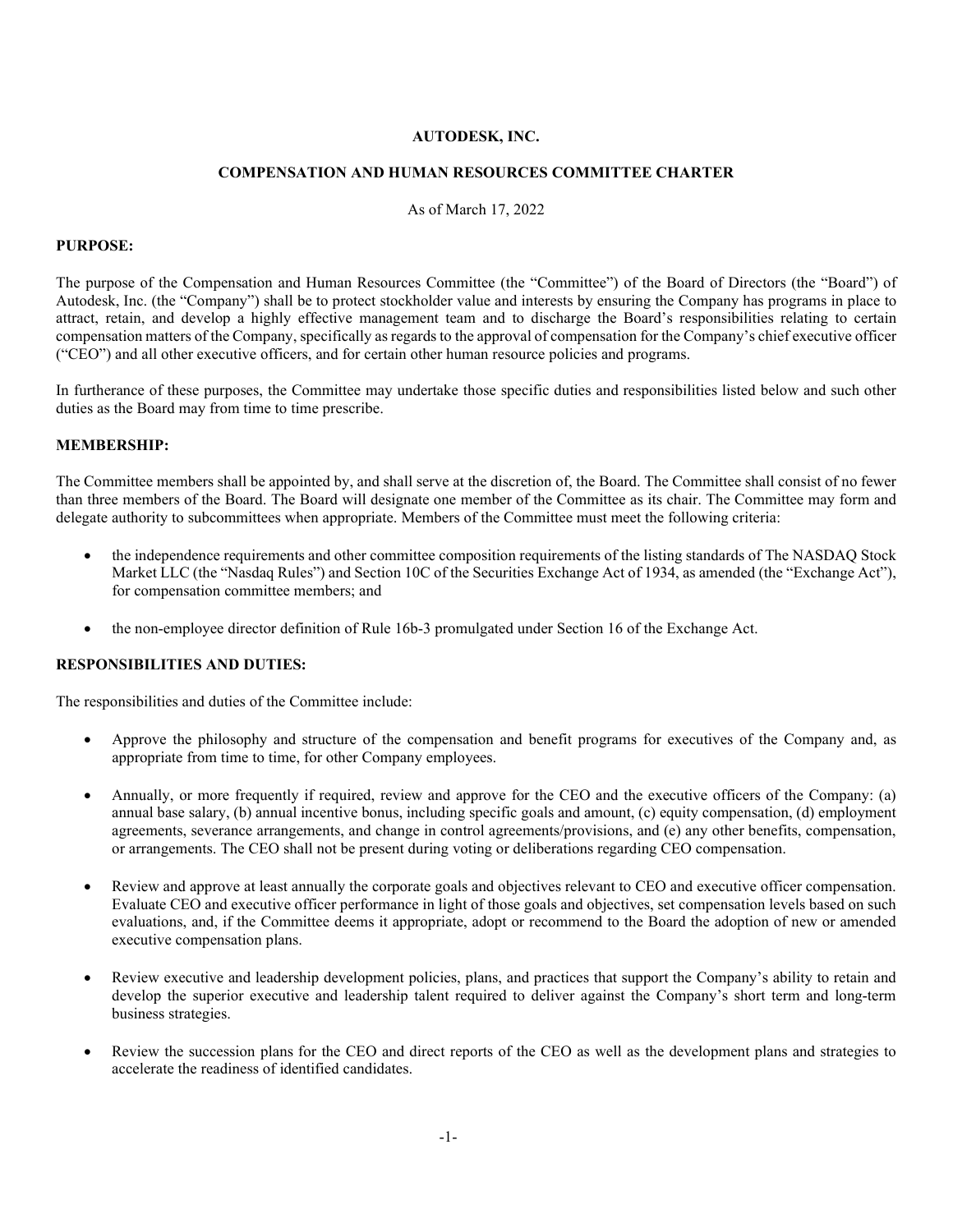- Oversee all matters relating to stockholder approval of executive compensation, including advisory votes on executive compensation ("say-on-pay" votes), the frequency of such votes ("say-when-on-pay" votes), and the appropriate Committee or Board response to such votes.
- Oversee management's day-to-day administration of the Company's health and welfare benefit plans and programs (including health, welfare, savings, and pension plans).
- Administer the Company's employee equity plans.
- Oversee the management of risks associated with the Company's compensation policies and programs.
- Approve the Committee report required to be included as part of the Company's proxy statement. In connection with such report, the Committee shall review and discuss with Company management the Compensation Discussion and Analysis ("CD&A"), and based on such discussions, determine whether to recommend to the Board that the CD&A be included in the Company's proxy statement. Consider the results of the most recent shareholder advisory vote on executive compensation as required by Section 14A of the Exchange Act and, to the extent the Committee determines it appropriate to do so, take such results into consideration in connection with the review and approval of executive officer compensation.
- Periodically review the stock ownership guidelines for the CEO and other executive officers for appropriateness and recommend changes to the Board.
- Periodically review or discuss with management the Company's human capital management activities, including the Company's disclosure of such activities in its public filings and reports. These activities include, among other things, assisting the Board with matters relating to talent management and development, talent acquisition, employee engagement, and diversity and inclusion.
- Annually review and reassess the adequacy of the Committee's charter, processes, and performance and submit any recommended charter changes to the Board for its consideration.

### **RESOURCES AND ACCESS TO ADVISORS AND INFORMATION**

In performing its duties, the Committee shall have the authority to retain and/or replace, hire, and obtain advice, reports, or opinions from a compensation consultant, legal counsel, or other advisor. The Committee shall be directly responsible for the appointment, compensation and oversight of the work of any compensation consultant, legal counsel, and other adviser retained by the Committee. The Company shall provide for appropriate funding, as determined by the Committee in its sole discretion, for payment of reasonable compensation to any such persons retained by the Committee, as well as for appropriate funding from the Company for ordinary administrative expenses that are necessary or appropriate in carrying out its duties. The Committee shall have full access to all of the Company's books, records, facilities, and personnel.

Except as otherwise may be permitted by the Nasdaq Rules, prior to the retention of any compensation consultant, legal counsel, or other advisor to the Committee, other than in-house legal counsel, the Compensation Committee shall assess the independence of such advisor by taking into consideration all factors deemed relevant by the Committee to such advisor's independence, including factors specified in and required by the Nasdaq Rules.

Nothing in this charter shall be construed to require any such advisor to be independent, only that the Committee consider the advisor's independence before selecting, or receiving advice from, such advisor.

Nothing herein shall be construed: (1) to require the Committee to implement or act consistently with the advice or recommendations of any such advisor to the Committee; or (2) to affect the ability or obligation of the Committee to exercise its own judgment in fulfillment of its duties.

### **MEETINGS:**

The Committee shall meet as often as may be deemed necessary or appropriate, in its judgment, in order to fulfill its responsibilities. The Committee may meet either in person or telephonically, and at such times and places as the Committee determines. The Committee may establish its own meeting schedule, which it shall provide to the Board. The chair of the Committee shall develop a schedule of